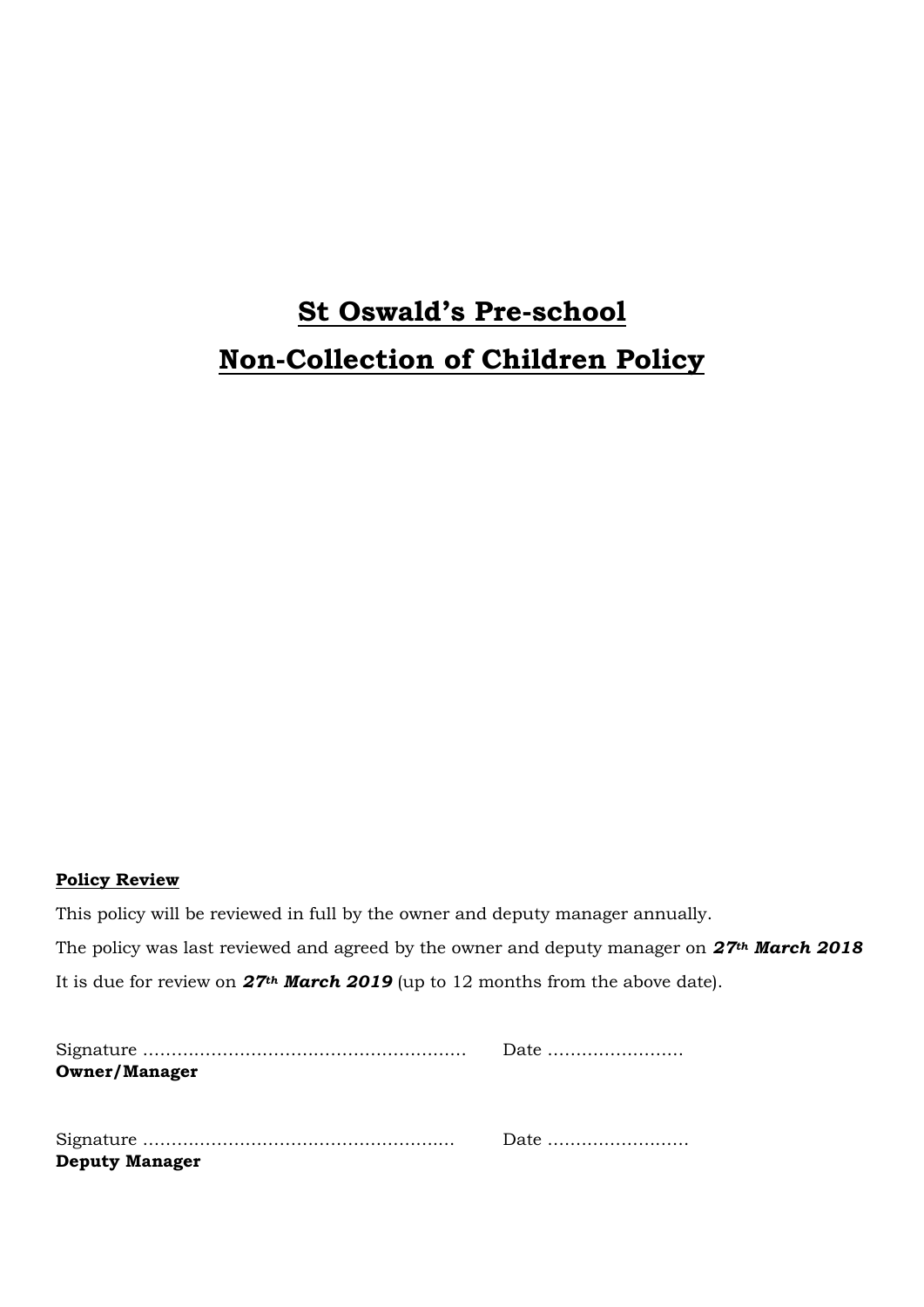### **Statement of Intent**

In the event that a child is not collected by an authorised adult at the end of a session St Oswald's Pre-School puts into practice agreed procedures. These ensure that the child is cared for safely by experienced and qualified practitioners who are known to the child.

# **Aim**

In the event that a child is not collected by an authorised adult, we will ensure that the child receives a high standard of care in order to cause as little distress as possible. We will inform parents/carers of our procedures so that, if they are unavoidably delayed, they will be reassured that their child will be properly cared for.

# **Methods**

Parents of children starting at the setting are asked to provide specific information which is recorded on our registration form, including:

- Home address and telephone number if the parents do not have a telephone, an alternative number must be given, perhaps a neighbour or close relative.
- Place of work, address and telephone number (if applicable).
- Mobile telephone number (if applicable).
- Names, addresses and telephone numbers of adults who are authorised by the parents to collect their child from the setting, for example a child minder or grandparent.
- Who has parental responsibility for the child.
- Information about any person who does not have legal access to the child.

On occasions when parents, or the persons normally authorised to collect the child, are not able to collect the child, they must record the name, address, and telephone number of the person who will be collecting their child in our diary. We agree with parents the person who is to collect their child will use the password (chosen by the parents and given to pre-school staff at the time of registration).

Parents are informed that if they are not able to collect the child as planned, they must inform us so that we can begin to follow our procedures. We provide parents with our contact telephone number. We also inform parents that, in the event that their children are not collected from the setting by an authorised adult and the staff can no longer supervise the child on our premises, we apply our procedures as listed below.

If a child is not collected at the end of the session, we follow the following procedures:

- The diary is checked for any information about changes to the normal collection routines.
- If no information is available, parents/carers are contacted at home or at work.
- If this is unsuccessful, the adults who are authorised by the parents to collect their child from the setting and whose telephone numbers are recorded on the registration form are contacted.
- All reasonable attempts are made to contact the parents/carers.
- The child does not leave the premises with anyone other than those named on the registration form and in the diary.
- If no-one collects the child after one hour and there is no-one who can be contacted to collect the child we apply the procedures for uncollected children.
- We contact our local CSF Client Services telephone number 0300 123 40 43.
- The child stays at the setting in the care of two fully vetted workers until the child is safely collected either by the parents or by a social worker.
- Social Services will aim to find the parent or relative if they are unable to do so, the child will become looked after by the Local Authority.